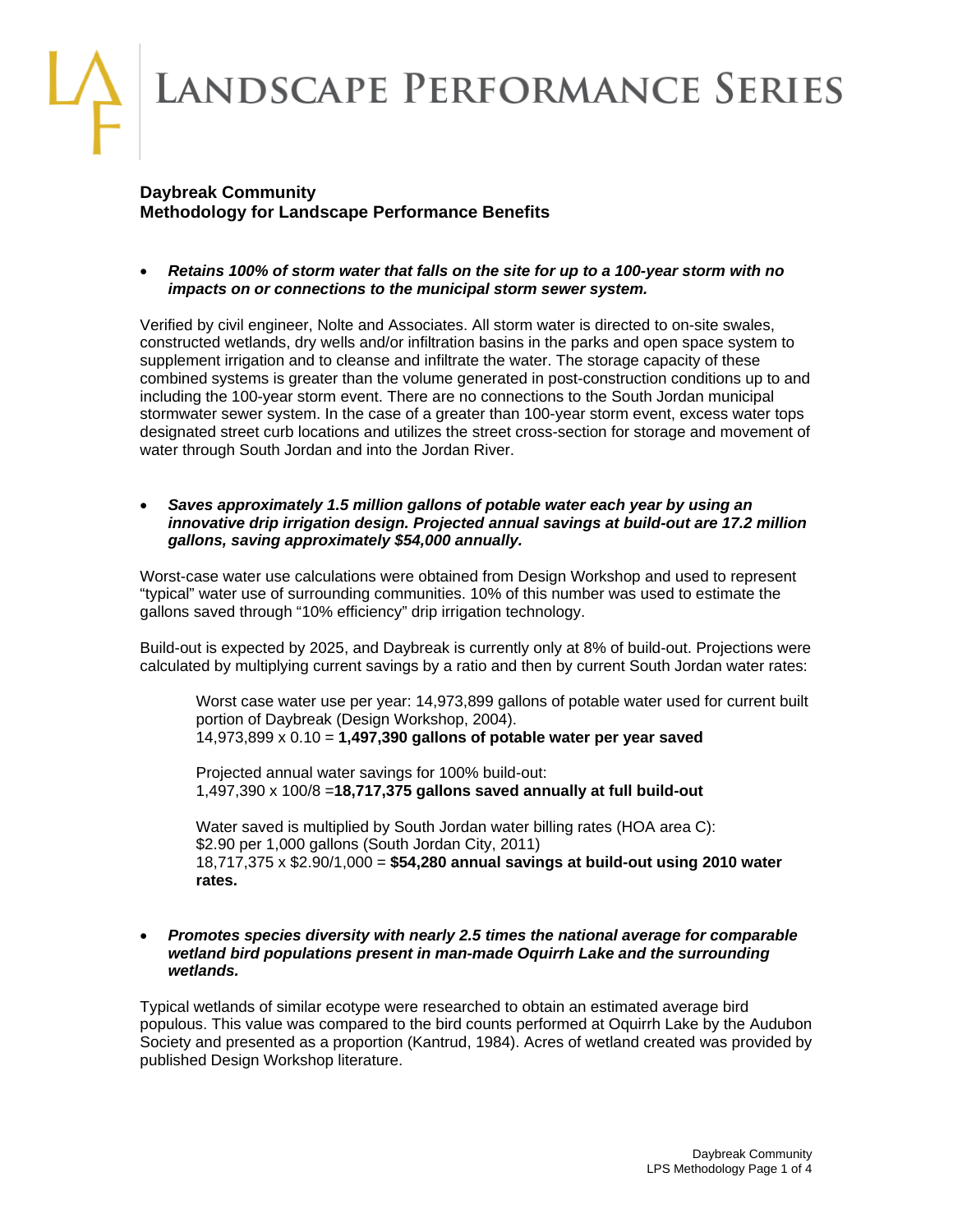*Reduces auto trips with 88% of neighborhood students currently walking or riding bikes to school. This is expected to reduce auto trips by 2.3 million miles a year at build-out, saving 102,000 gallons of fuel and reducing carbon emissions by 950 tons annually.* 

To calculate trip miles saved, average number of households with children were estimated and multiplied by the1/4 mile rule, over the number of days in a typical duration of education per year:

20,000 residential units at build-out @ 71.8% with children (US Census Bureau, 2011) 20,000 x .718= 14,360 families 1/2 mile return-trip drive, 2 times daily for 180 days each year (US Department of Education, 2002)  $1/2$  x 2 x 180 x 14,360 = 2,584,800 trip miles driven annually at build-out

A study by the University of Utah Department of Family and Consumer Studies and published in the Journal of Environmental Psychology in the fall of 2010 (Napier et al., 2011) shows that 88% of students walk to school.

88% reduction = 2,584,800 x .88 = **2,274,624 trip miles saved**

Current average U.S. auto efficiency is 22.4 mpg

## 2,274,624 / 22.4 = **101,545 gallons of fuel saved**

To calculate carbon footprint reduction from trip loads, trip distance was entered into the ALG Carbon Calculator, by using the metric of a midsize petroleum engine (Future Climate, 2011)

Use ALG Carbon Calculator divide trip distance by 52 and provide vehicle fuel efficiency rate

#### *Reduced carbon footprint by 9,110 tons, saved 23,000 gallons of fuel and saved over \$1.6 million in concrete and transportation costs by reusing materials onsite and recycling construction waste.*

Carbon footprint reduction was calculated by first researching manufacturing average carbon dioxide emissions per ton of concrete. This value was multiplied by the amount of concrete reported as recycled by the client:

Total concrete needed provided by Client: 1,600 tons Total CO2 emissions per ton of cement = 1.1 tons (Malhotra, 1998) 1.1 x 1,600 tons needed = 17,600 tons of carbon avoided by using recycled materials

Trip load impact was added to the equation by first calculating the ratio of cement to concrete, then by researching typical carrying capacities of payload trucks and dividing total amount needed by this volume. To obtain number of trips needed, feasible cement and concrete manufacturing plants were located and total distance was calculated by adding number of trips needed from cement to concrete plant, and from concrete plant to project site.

1,600 tons of concrete needed  $= 22,068$  cubic yards Ratio: 6 bags of Portland cement to 1 cy of concrete  $6 \times 22,068 = 132,408$  bags

Each bag weighs 97 lbs (Malhotra, 1998). Payload truck can carry 75,000 lb. 75,000 / 97 = 773 bags per trip 132,408 / 773 = 171 trips from cement plant to concrete plant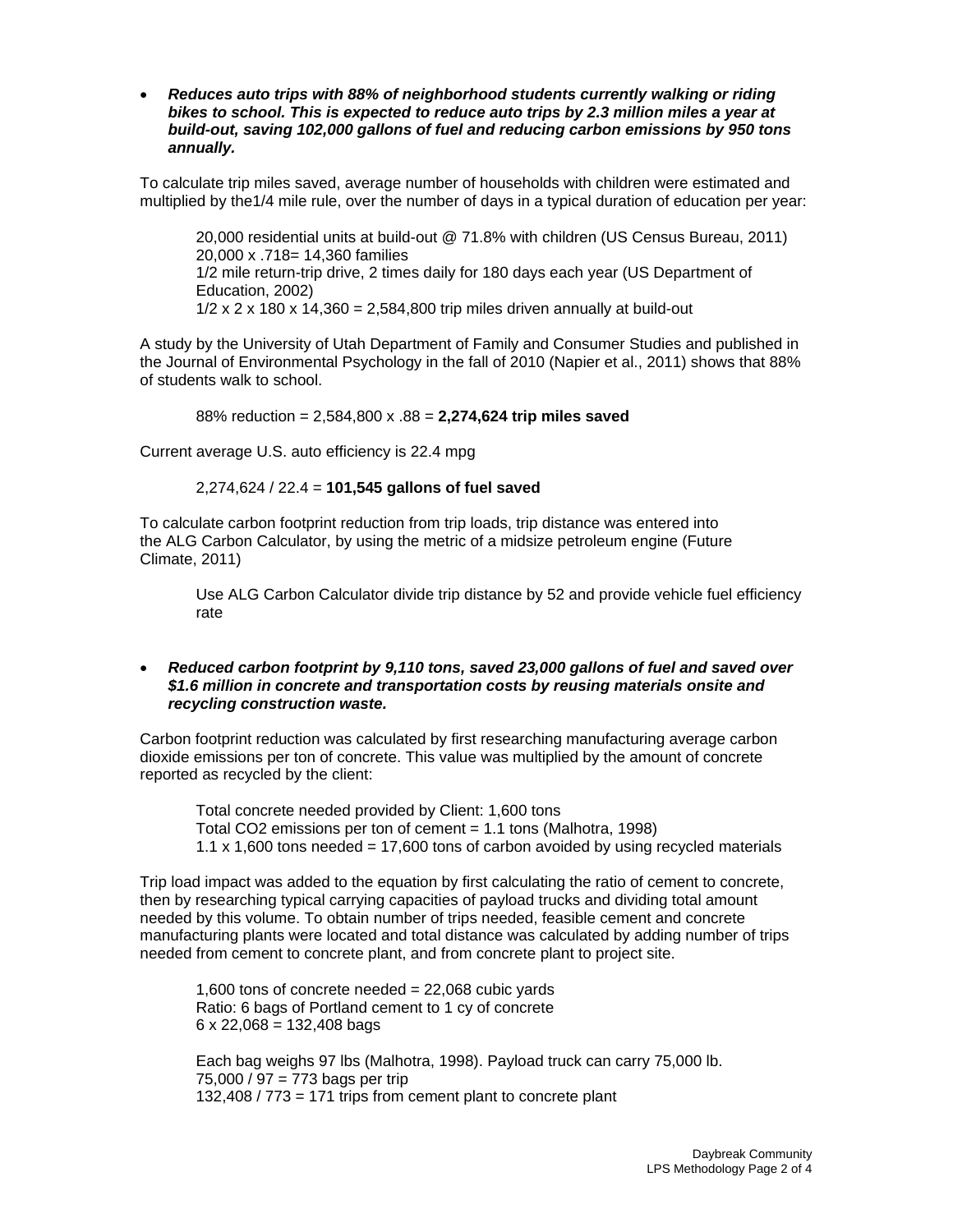106 miles each way from cement to concrete plant (x 2 round trip) = 212 miles per trip  $212 \times 171 = 36,252$  trip miles

Typical concrete mixer truck can carry 10 cy of concrete 22,068 /10 = 2,207 trips needed

5.5 miles each way from nearest feasible concrete plant to Daybreak = 11 miles per trip 11 x 2207 = 24,277 trip miles  $36,252 + 24,277 = 60,529$  total trip miles for specifying new concrete

This process was repeated to include the amount of recycled construction waste that was reused onsite rather than being shipped to a recycling center: Total volume of waste was divided by typical carrying capacity of a one-ton dump truck, then multiplied by the return-trip distance to the nearest feasible recycling center. Total distance between trips for concrete and waste recycling was entered in to a carbon calculating software program. Finally, trip impact carbon reduction and cement product carbon reductions were summed to calculate total carbon impact reduction.

43,500 tons or 87,000,000 lbs of crushed rock reused Crushed rock =  $2,200-2,700$  lb /cy =  $32,222$  cy on average

Typical dump truck capacity is 5 cy (assuming 8 mpg diesel truck) 32,222 / 5 = 6,444 trip loads needed

10 miles to nearest rock recycling business (x  $2$  for round trip) =  $20$  round trip distance 20 x 6,444 = 128,888 trip miles needed

60,526 +128,888 = 189,414 total trip miles avoided by recycling onsite construction waste and rock

Fuel savings were estimated by multiplying total trip distance between concrete importation and waste exportation at 8 mpg diesel rate. Divide total trip distance by /mpg fuel efficiency for gallons of fuel needed.

Typical diesel v8 truck @ 8mpg 189,414 / 8 = **23,676 gallons of fuel saved**

Current fuel prices for diesel were estimated at \$3.56 / gallon (for 2010). 23,676 x 3.56 = \$84,287 in fuel cost savings

Material savings were estimated by researching concrete prices and multiplying average cost of concrete by total amount of recycled concrete.

 $$70 \times 22,068 = $1,544,760$  in material cost savings

84,287 + \$1,544,760 = **\$1,629,047 total savings**

## **Cost Comparison**

 *Engineers estimate over \$70 million in storm water infrastructure savings over the life of the Daybreak project due to the elimination of municipal impact fees and the dramatic reduction in conventional conveyance infrastructure. This estimate includes \$30 million in residential impact fees, residential entitlements by owner, and reduced in-ground infrastructure.* 

Calculations generated by civil engineer, Nolte and Associates.